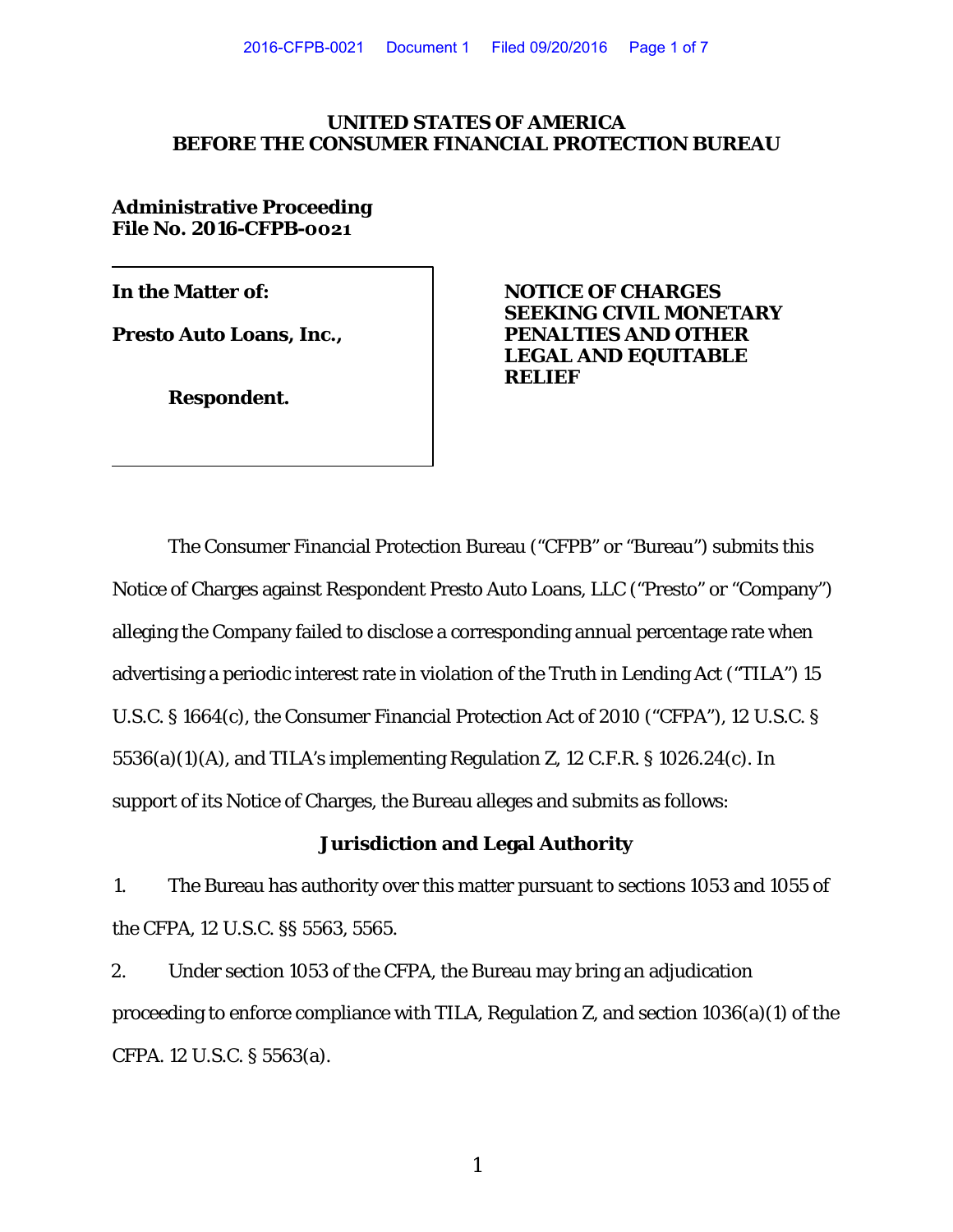3. Under section 1055 of the CFPA, the Bureau has jurisdiction to grant any appropriate legal or equitable relief with respect to a violation of federal consumer financial law, including the TILA and Regulation Z, and the CFPA violations alleged in this Notice of Charges. 12 U.S.C. §§ 5511(c)(4), 5512(a), 5563, 5565.

#### **Respondent**

4. Presto is a corporation formed in Arizona in 2002.

5. The Company is licensed as a sales finance company by the Arizona Department of Financial Institutions.

6. The Company offers, and has been offering during all times relevant to this Notice of Charges, "closed-end credit" in the form of vehicle title loans to "consumers" as those terms are defined in Regulation Z, 12 C.F.R.  $\S$  1026.2(a)(10) & (11).

7. Presto is a "person" within the meaning of TILA and Regulation Z because it is corporation. 15 U.S.C. § 1602(e), 12 C.F.R § 1026.2(a)(22).

8. Presto is a "covered person" under the CFPA because it is a corporation that engages in offering and providing vehicle title loans, which are "consumer financial products or services" under the CFPA. 12 U.S.C. §§ 5481(5), (6), (15)(A)(i), (19).

#### **The CFPA**

9. Section 1036(a)(1)(A) of the CFPA prohibits covered persons from offering or providing to a consumer "any financial product or service not in conformity with Federal consumer financial law," or otherwise committing "any act or omission in violation of a Federal consumer financial law." 12 U.S.C. § 5536(a)(1)(A).

2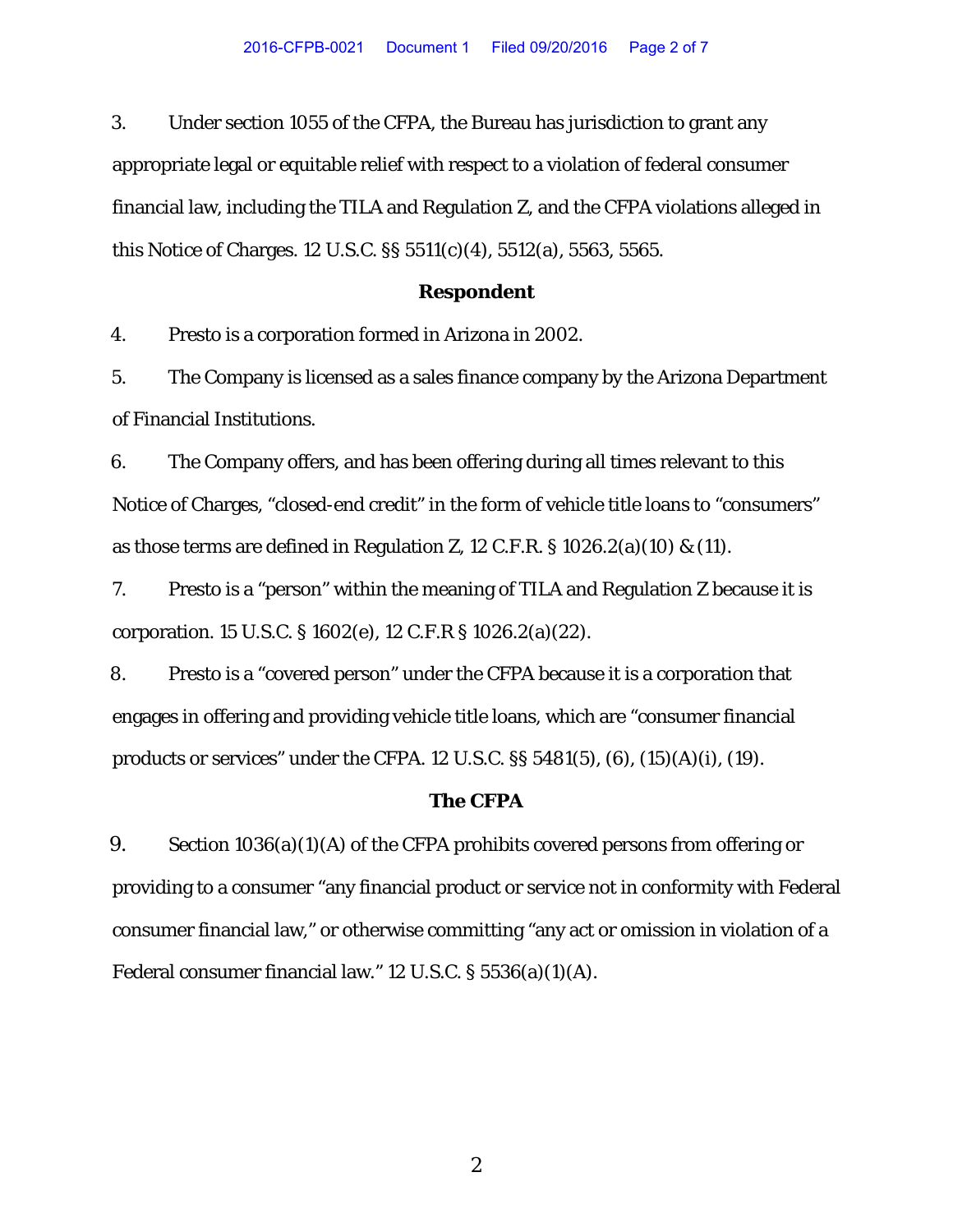### **TILA and Regulation Z**

10. TILA's implementing regulation, Regulation Z, requires that when an advertisement for closed end credit "states a rate of finance charge, it shall state the rate as an 'annual percentage rate,' using that term." 12 C.F.R. § 1026.24(c); *see also* 15 U.S.C. § 1664(c).

11. Regulation Z defines "advertisement" as "a commercial message in any medium that promotes, directly or indirectly, a credit transaction." 12 C.F.R. § 1026.2(a)(2).

12. Regulation Z defines "finance charge" as "the cost of consumer credit as a dollar amount." The finance charge "includes any charge payable directly or indirectly by the consumer and imposed directly or indirectly by the creditor as an incident to or a condition of the extension of credit." 12 C.F.R. § 1026.4(a).

13. Regulation Z also sets forth detailed requirements that creditors must follow when calculating the annual percentage rate. 12 C.F.R. § 1026.22; *see also* 15 U.S.C. § 1606.

## **Allegations Regarding Non-Compliant Advertisements**

14. Presto markets its services on the Internet at the address http://prestoautoloans.com/home.html.

15. On the home page of the Company's website, in large letters, the Company advertises "5% MPR TITLE LOANS ½ THE MAX LEGAL RATE."

3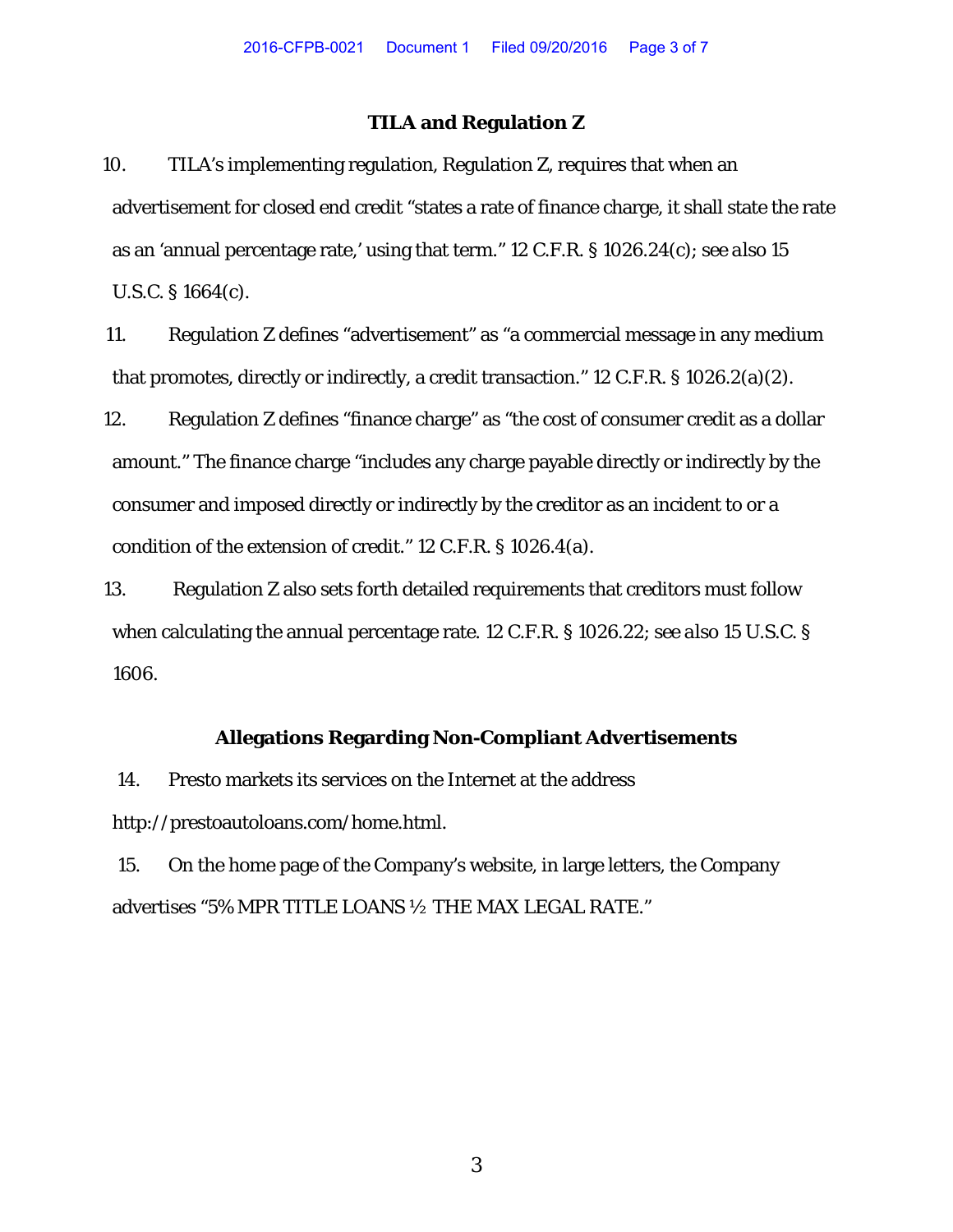

16. The Company's Internet advertisement constitutes a commercial message in any medium that promotes, directly or indirectly, a credit transaction.

17. The Company's Internet advertisement fails to disclose a corresponding annual percentage rate for the advertised rate of 5%MPR. The advertisement also fails to use the term "annual percentage rate" or its common abbreviation "APR."

18. No other page within Presto website domain discloses the annual percentage rate that corresponds to the 5% financing rate advertised on the website homepage.

19. The advertisement has been displayed continuously on the Company's website since at least July 6, 2016.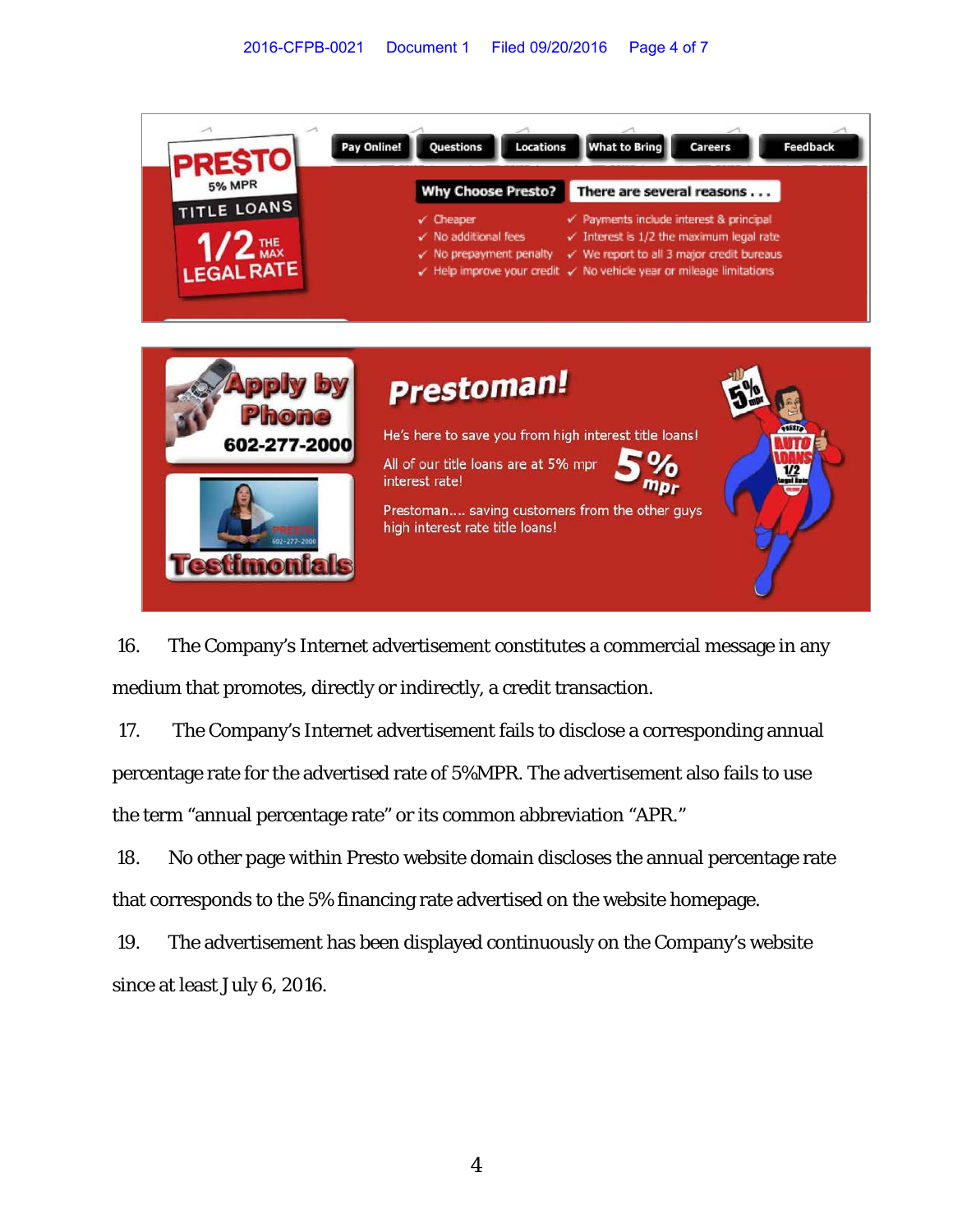# **Violations of Law**

# **Count One: Violation of TILA and Regulation Z, Failure to State the Annual Percentage Rate in Advertising**

20. The allegations in paragraphs  $1 - 19$  are incorporated by reference. 21. Since at least July 6, 2016, Presto has been advertising an interest rate of 5% on its website without advertising a corresponding annual percentage rate and without using the term "annual percentage rate" in violation of 15 U.S.C. § 1664(c) and 12 C.F.R. § 1026.24.

## **Count Two: Violation of the CFPA, Failure to State the Annual Percentage Rate in Advertising**

22. The allegations in paragraphs  $1 - 19$  are incorporated by reference.

23. The failure to disclose the annual percentage rate when advertising a rate of a finance charge in advertising is a violation of both TILA and its Regulation Z.

24. The Company's failure to comply with the advertising requirements of TILA and Regulation Z constitutes a violation of section 1036(a)(1)(A) of the CFPA, 12 U.S.C. §§  $5536(a)(1)(A)$ .

## **Demand for Relief**

Wherefore, as permitted by 12 U.S.C. § 5565, the Bureau seeks a final order:

a. permanently enjoining Presto Auto Loans, Inc. from committing future violations of the Truth in Lending Act, 15 U.S.C. § 1601, et seq., Regulation Z, 12 C.F.R. § 226, et seq., the Consumer Financial Protection Act, 12 U.S.C. § 5536, or any provision of "Federal consumer financial law" as defined by 12 U.S.C. § 5481(14);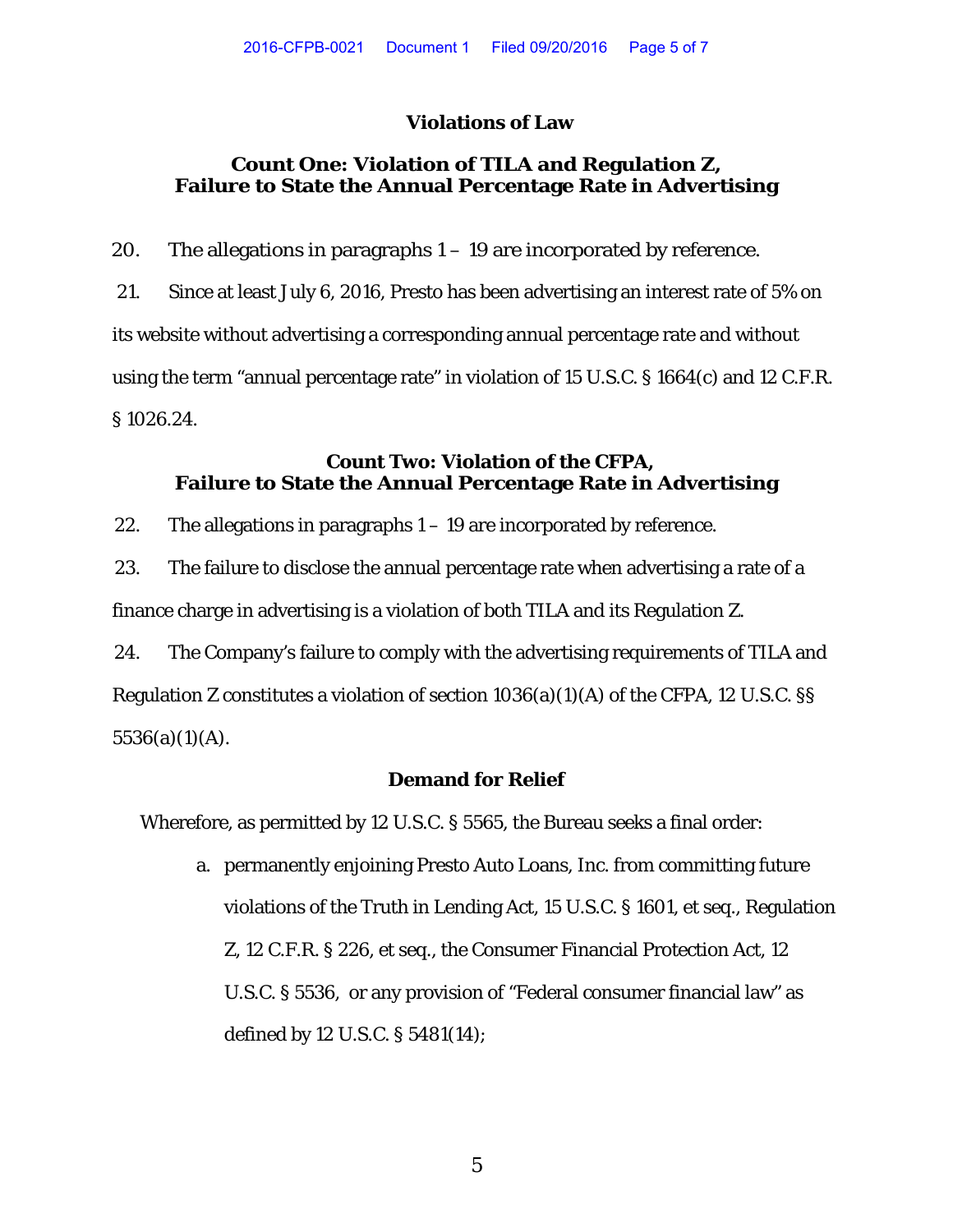- b. awarding other appropriate injunctive relief against Presto Auto Loans, Inc.;
- c. awarding civil money penalties against Presto Auto Loans, Inc.;
- d. awarding costs against Presto Auto Loans, Inc.; and
- e. awarding additional relief as deemed just and proper.

## **Proceeding Time and Place**

Pursuant to 12 C.F.R. § 1081.203(d), the time and place of the administrative proceeding in the above-captioned action shall be determined by the hearing officer in the scheduling order.

## **Time to Answer**

The answer must be filed and served within 14 days of service of this Notice of Charges, in accordance with 12 C.F.R. § 1081.201(a).

September 20, 2016

Respectfully submitted,

Anthony Alexis Enforcement Director

David Rubenstein Deputy Enforcement Director

Frank Kulbaski Assistant Deputy Enforcement Director

/s/ Rebecca Coleman \_

Rebecca Coleman Rina Tucker Harris Enforcement Attorneys